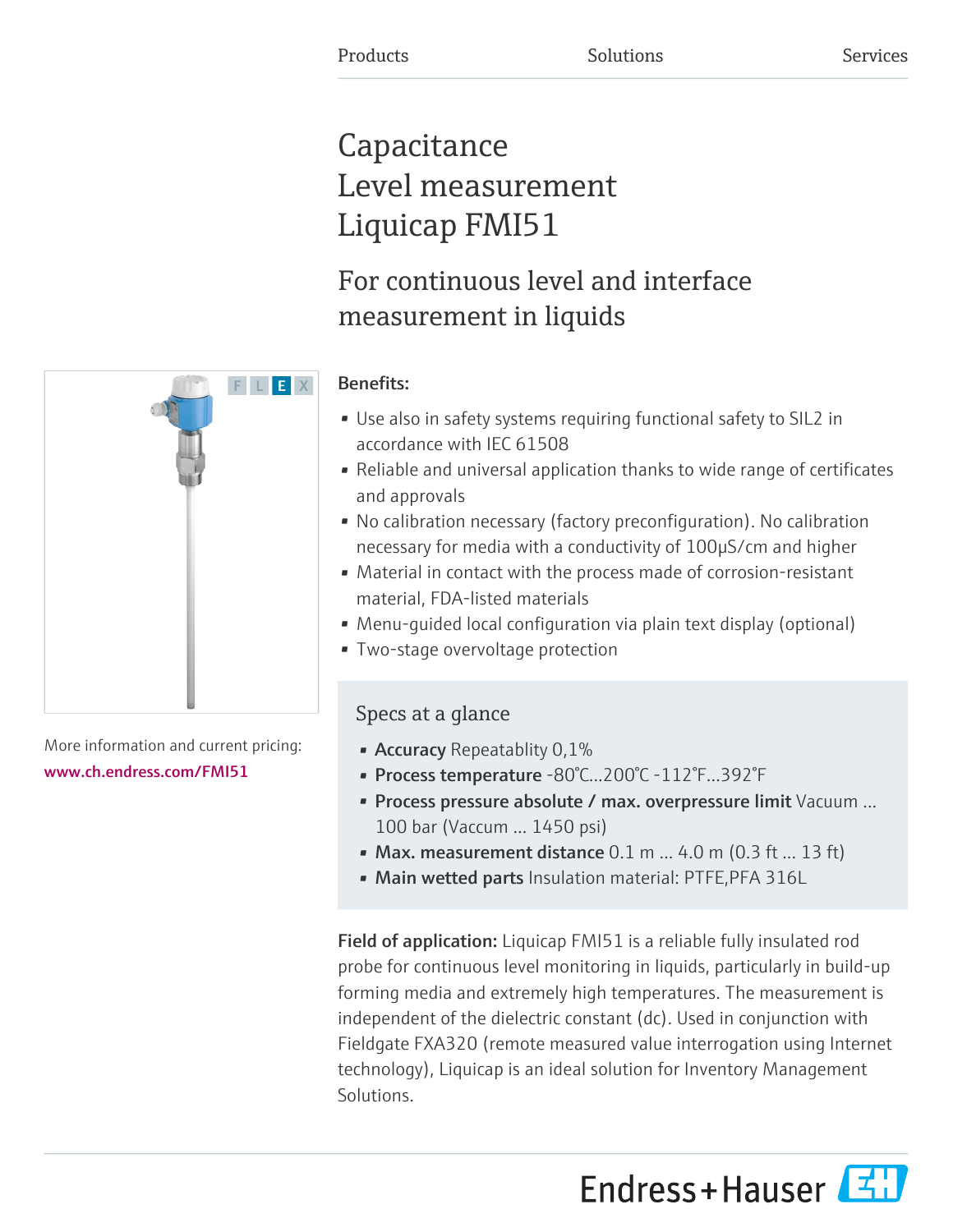# Features and specifications

Continuous / Liquids Measuring principle

Capacitive

# Characteristic / Application

Fully insulated rod probe, for standart- and extreme process conditions (temperature, pressure, build-up)

### Interface measurement

Interfaces liquid / liquid also with emulsion layers

#### Specialities

Inactive length Factory calibrated short response time by change of value

# Supply / Communication

12-36V DC HART PFM

**Accuracy** Repeatablity 0,1%

### Linearity error for conductive liquids

 $< 0.25%$ 

# Ambient temperature

-50°C...+70°C -58°F...+158°F

#### Process temperature

-80°C...200°C -112°F...392°F

# Process pressure absolute / max. overpressure limit

Vacuum ... 100 bar (Vaccum ... 1450 psi)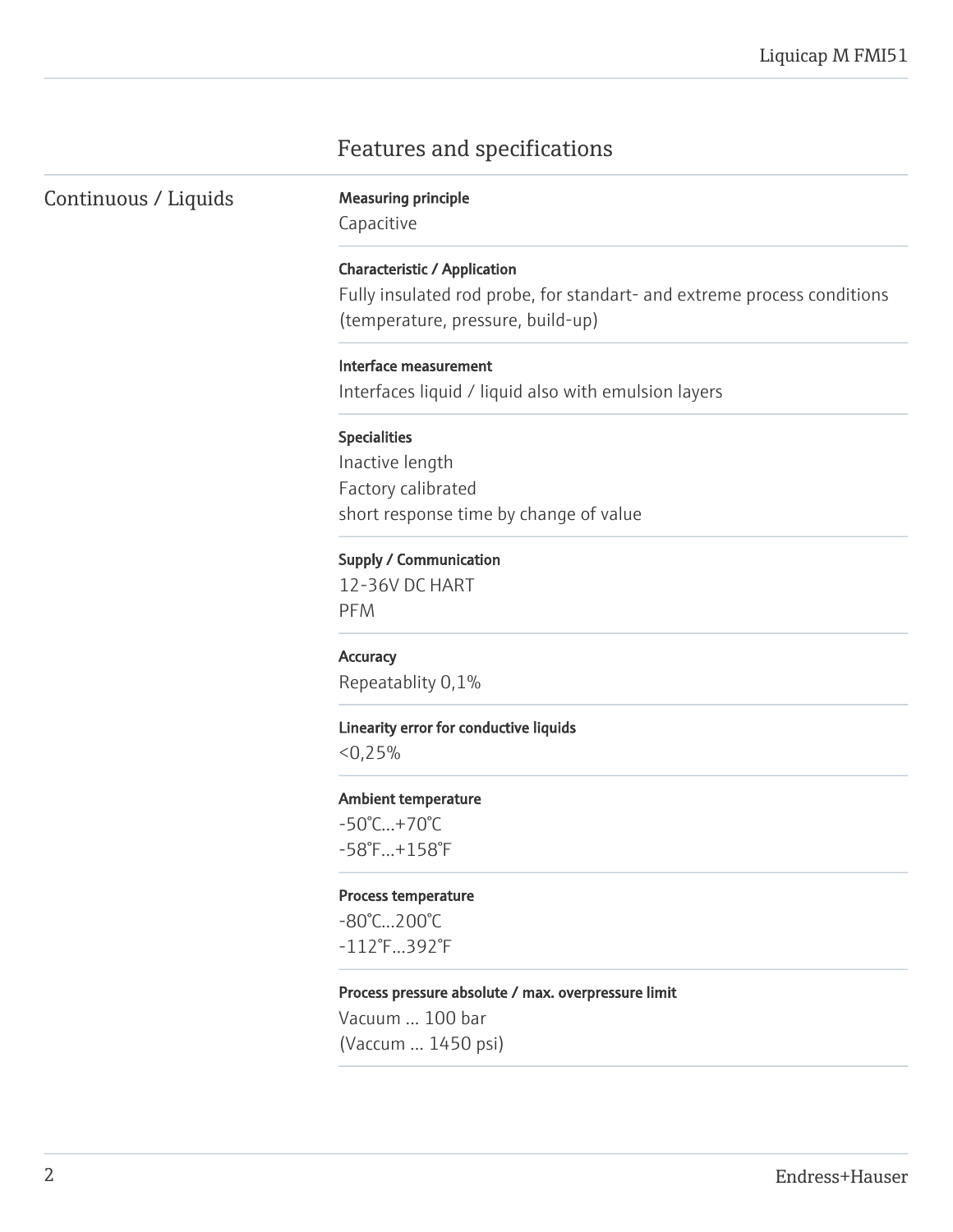# Continuous / Liquids

# Main wetted parts

Insulation material: PTFE,PFA 316L

# Process connection

G1/2, G 3/4, G 1, G1 1/2 /NPT 1/2, NPT 3/4, NPT 1", NPT1 1/2 Flanges from DN25.../ASME 1".../JIS...

# Process connection hygienic

Tri-Clamp ISO02852 gap free plated Dairy coupling Flush-mounted seal

# Sensor length

Total length: 6m (20ft) Inactive length: max. 2m (7ft)

# Max. measurement distance

0.1 m ... 4.0 m (0.3 ft ... 13 ft)

# Communication

4...20mA HART PFM

# Certificates / Approvals

ATEX, FM, CSA, IEC Ex, TIIS, INMETRO, NEPSI, EAC

# Safety approvals

SIL

# Design approvals

EN 10204-3.1 NACE MR0175

# Hygienic approvals

3A, EHEDG